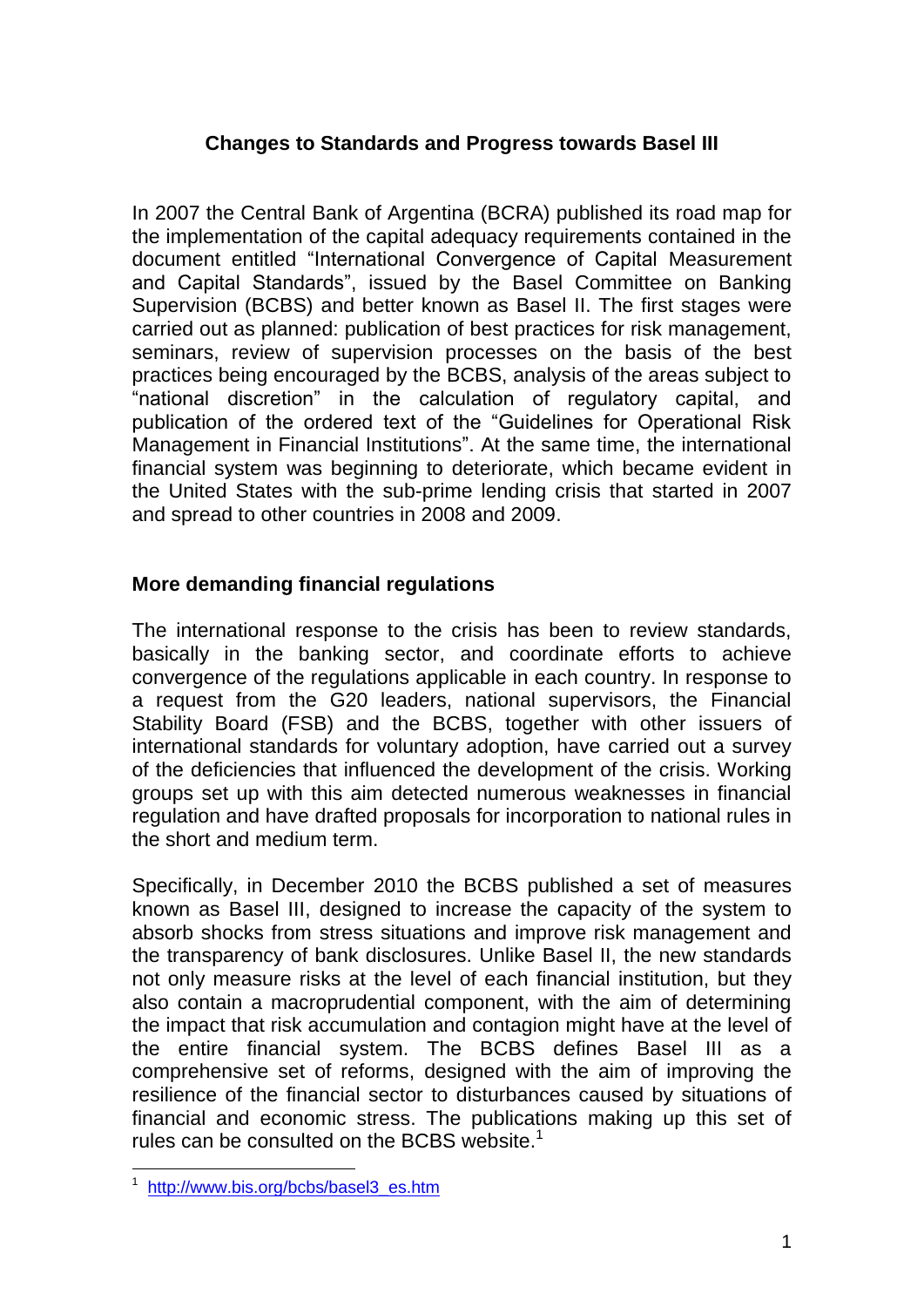# **Basel III**

Basel III is a set of standards concerning the solvency and liquidity of financial institutions. To begin with, it incorporates the terms of Basel II, which are contained in three "pillars". Basel II's Pillar 1 provides supervisors with a number of options to quantify capital requirements for credit, operational and market risk, at the same time as defining which components of an institution's net worth are eligible to satisfy that requirement. Pillar 2 describes the process to be followed by institutions to evaluate the sufficiency of their capital in relation to their risk profile— *Internal Capital Adequacy Assessment Process*, (ICAAP)—and the review of such evaluation to be made by the supervisor—*Supervisory Review and Evaluation Process*, (SREP). To encourage market discipline, Pillar 3 establishes minimum information requirements that financial institutions must provide on the adequacy of their capital.

In its road map on the way to Basel II published in 2007, the BCRA had announced its choice of the Simplified Standardised Approach to measure credit risk, while delaying a decision on operational risk until it could identify the most appropriate measurement mechanism for the local financial system. It had also been announced that existing mechanisms for calculating market risk and interest rate risk capital requirements would be maintained.

Since then, however, and in response to the international crisis, the BCBS has made a series of modifications to Basel II. In July 2009, adjustments were made that mainly affect the proposed treatment for market risk and securitisation. At the end of 2010, together with the new ratios established by Basel III, more significant changes were made to the Basel II framework: a more conservative treatment was laid down in relation to the instruments accepted for capital compliance, and improvements were made in the treatment of credit risk to ensure a better level of capitalisation.

#### Minimum Capital

Since the introduction of Basel I, financial institutions in the jurisdictions that adopted it must keep total capital at not less than 8% of their riskweighted assets. Items going towards compliance with this capital requirement are classified in two groups: core capital (Tier 1) and supplementary capital (Tier 2). According to Basel II, at least half the capital requirement should be composed of core capital, preferably common equity, a category that includes common shares and retained earnings.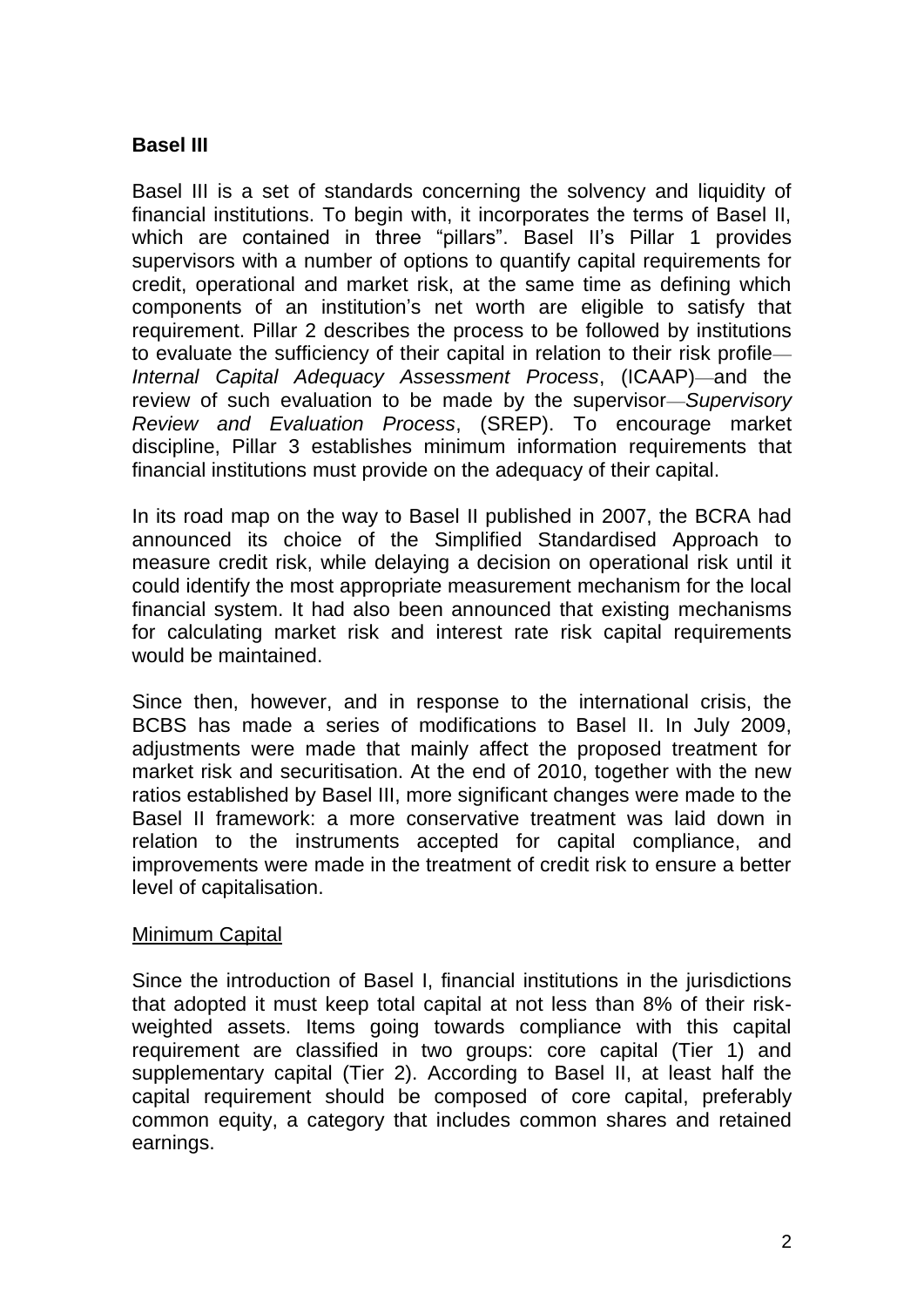Basel III establishes more demanding requirements, as banks must comply with three minimum ratios in relation to their risk-weighted assets: 4.5% in the case of common equity (for which qualifying criteria are more restrictive than for Basel II), 6% for Tier 1 capital, and 8% for total capital. This new capital composition ensures there will be greater capacity to absorb losses in stress situations, because whereas the holders of instruments making up Tier 2 (basically subordinated debt issues) only suffer losses in the event of the liquidation of a financial institution (a "gone concern"), the holders of the instruments making up Tier 1 are exposed to losses even when the institution is still operating (a "going concern").

It should be noted that although international standards foresee a gradual introduction of these three requirements as from 2013, in Argentina the average current composition of financial institution net worth ensures that the total requirement can be met out of common shares and reserves. At system level, common equity is equivalent to 12.33% of credit risk weighted assets, coverage well in excess of the total Basel III  $requirement<sup>2</sup>$ .

## Capital Conservation Buffer

The so-called capital conservation buffer imposes an additional requirement equivalent to 2.5% of risk-weighted assets that must be met by common equity. The purpose of this is to be able to count on sufficient reserves to absorb additional losses generated at times of economic and financial stress. In fiscal years in which common equity is less than 7% of risk-weighted assets (the 4.5% requirement plus the new conservation buffer), rising constraints are established for financial institutions, which will not be able to pay out dividends, award discretionary bonuses or perform share buybacks. This additional buffer will be introduced gradually as from 2016, and will be fully in effect as from 2019.

In Argentina the financial system operates with a considerable capital excess. Furthermore, the current system for the retention of earnings (Ordered text on Profit distribution<sup>3</sup>) leads to a capital integration excess, measured in term of risk-weighted assets, of slightly over 2.5%.

#### Countercyclical Capital Buffer

<u>.</u>

The aim of the countercyclical capital buffer is to offset the procyclical nature of the financial system. In times of exceptional credit growth at aggregate level, financial institutions will be required to boost the level of their common equity by up to 2.5% of risk-weighted assets. Like the

 $2$  Estimated on the basis of information at July 2011.

<sup>&</sup>lt;sup>3</sup> http://www.bcra.gov.ar/pdfs/texord/t-disres.pdf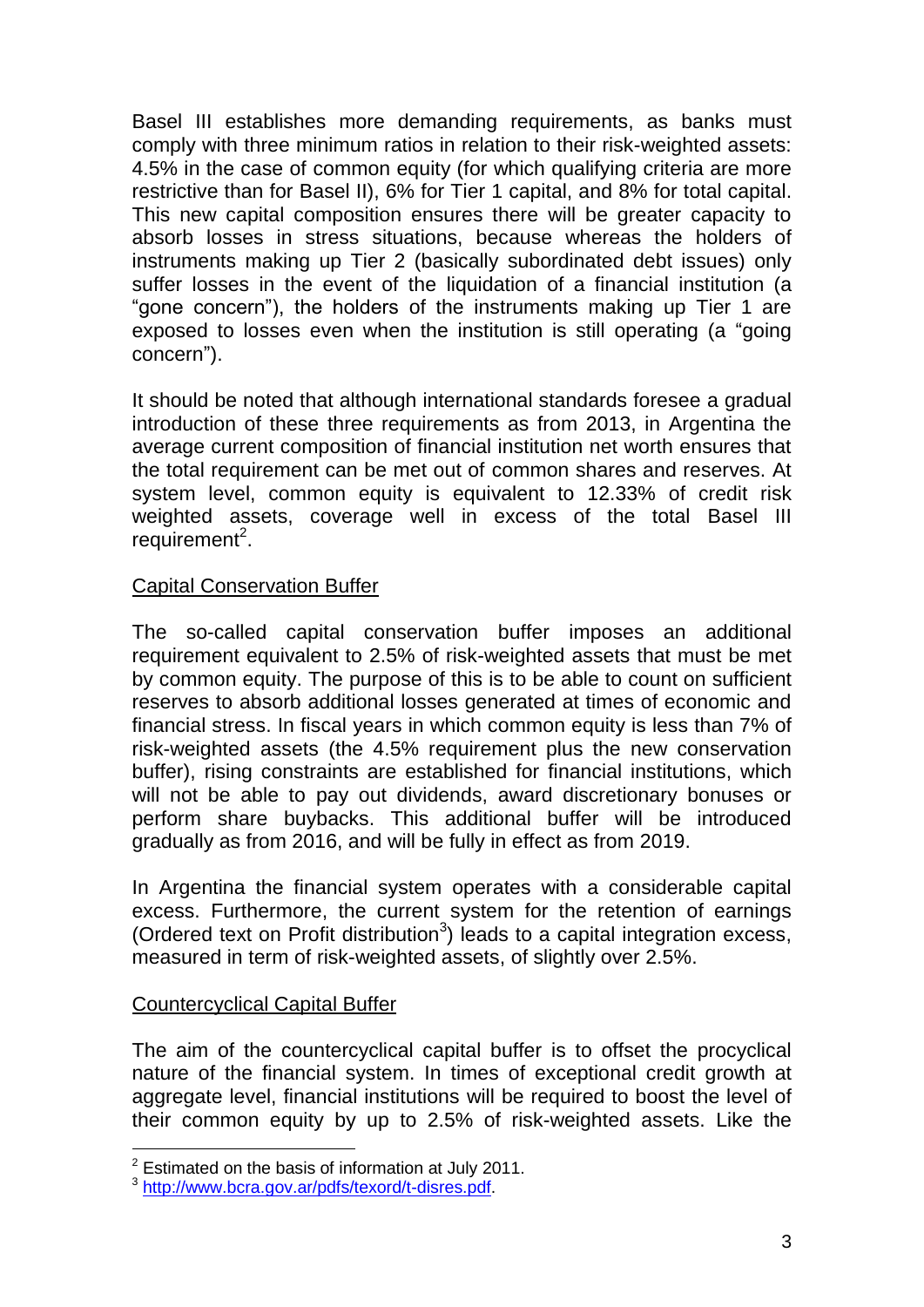capital conservation buffer, the countercyclical buffer will be introduced gradually as from 2016, and will be fully in effect as from 2019.

## Leverage Ratio

As experience has shown that risk-based measures are insufficient to preserve financial institution solvency, Basel III complements riskweighted asset capital requirements with a limit on total leverage. This limit, known as the leverage ratio, is the ratio between core capital (Tier 1) and total assets without risk weighting, both on and off balance sheet, plus derivatives. At international level, this ratio has initially been set at 3%. This new limit will begin to operate as from its incorporation to Pillar 1 in 2018. In Argentina, financial institutions record a lower leverage than the proposed maximum. The average ratio for the system is 7.09%, although this figure is determined by the assumptions adopted regarding a series of data not currently disclosed on bank balance sheets $^4$ . Calculations will be refined during the process of convergence with international standards by means of an information regime better suited to the required information.

Although Basel II establishes a capital requirement for the market risk generated by foreign currency positions, no cap is placed on them. On the other hand, Basel III introduces a limit through the leverage ratio, set in relation to total exposure regardless of the currency in which the assets are stated. Mismatches between asset denomination and the currency in which the ultimate borrower receives its income are not taken into account, except indirectly, when listed among the risks to be included in Pillar 2 on credit concentration risk, understood as the presence of common or correlated risks within the loan portfolio. This Central Bank has repeatedly raised the importance of dealing with currency mismatching explicitly. Based on our experience, Argentine regulations limit direct exposure to currency risk (Ordered text on Global Net Foreign Currency Position<sup>5</sup>). Furthermore, with the aim of preventing the indirect exposure generated by the granting of loans denominated in foreign currency to agents whose income is in pesos, regulations in Argentina only allow funds obtained from deposits in foreign currency to be lent to customers who generate income in the same currency (Ordered text on Lending Policy; Section 2, Application of Lending Capacity from Deposits in Foreign Currency<sup>6</sup>). Therefore, those receiving loans in foreign currency are those whose income is directly or indirectly generated in that same currency.

<u>.</u>

Estimated on the basis of information at July 2011.

<sup>5</sup> [http://www.bcra.gov.ar/pdfs/texord/t-pognme.pdf.](http://www.bcra.gov.ar/pdfs/texord/t-pognme.pdf)

<sup>6</sup> [http://www.bcra.gov.ar/pdfs/texord/t-polcre.pdf.](http://www.bcra.gov.ar/pdfs/texord/t-polcre.pdf)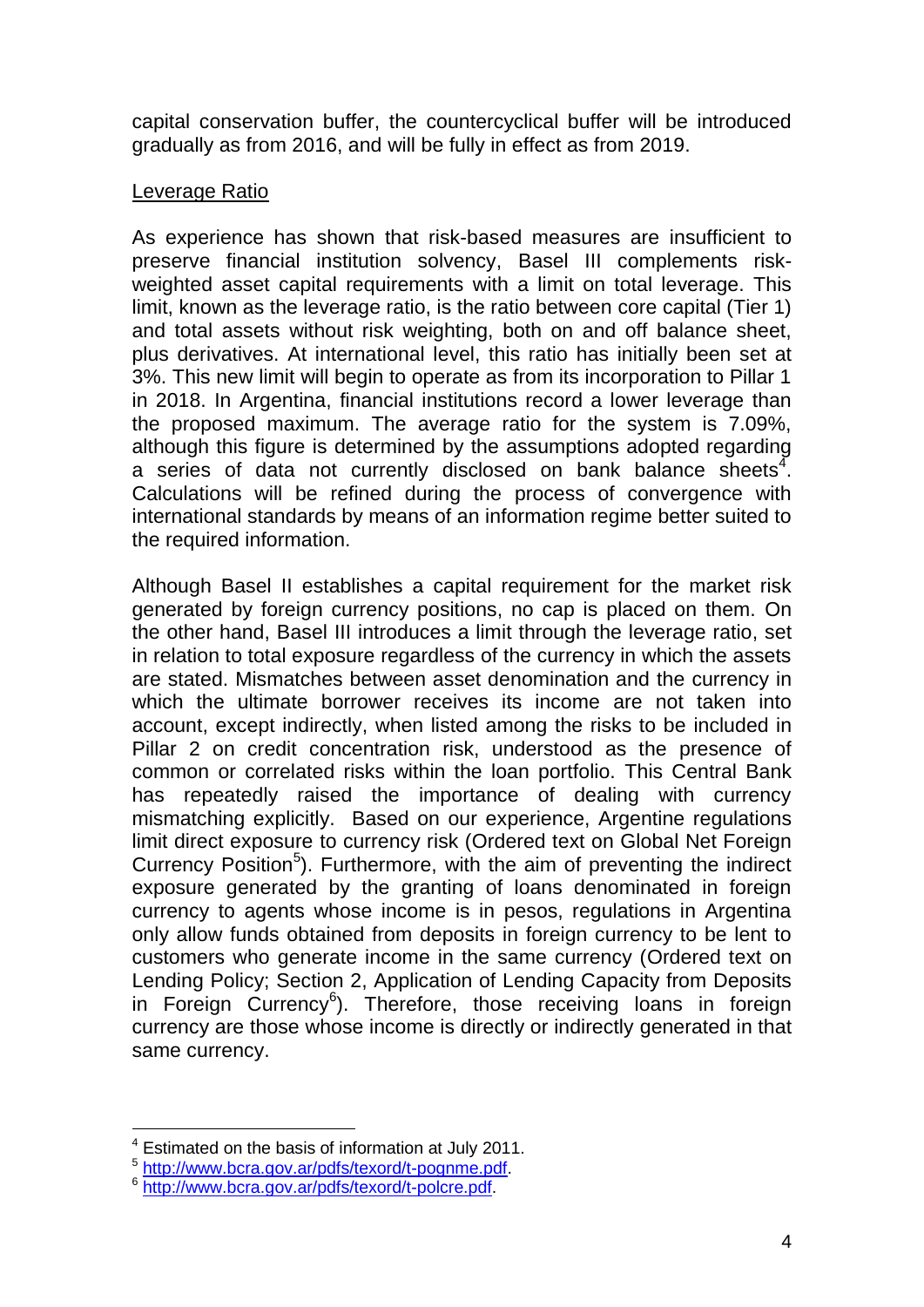## Macroprudential Supervision

The reforms introduced by Basel III have two objectives. One is more traditional, designed to ensure that individual banks can show resilience in periods of stress, which since the crisis has begun to be described as "microprudential", and the other, complementary and broader, seeks to discourage the building up of risks across the banking sector, as well as their procyclical amplification. The so-called countercyclical capital buffer is included within the latter, but it also contains other regulations that have already been published, and some that are in the preparation process. In this area, in the case of measures to limit banking system currency mismatchings as described in the previous point, it should be mentioned that as part of its "macroprudential" policy Argentina has introduced a mandatory 30% reserve requirement on short-term funds from abroad that are not intended for direct investment. The ultimate aim of this regulation—established by means of Decree 616 in 2005<sup>7</sup>, Resolution 365 issued by the Ministry of Economy and Production in the same year<sup>8</sup>, and Communications "A"  $4359, 4377, 4386, 4711$  and  $4762<sup>9</sup>$  issued by the BCRA—is to prevent the forming of bubbles generated by speculative short-term capital inflows.

## Liquidity Coverage Ratio

1

The liquidity coverage ratio (LCR) is based on the methodologies used by international banks. It will be calibrated so that financial institutions can tolerate stress scenarios over a thirty-day period. This means that banks will need to have sufficient high-quality liquid assets so as to offset net cash outflows over the following thirty days. To do so, they must determine the expected cash inflows and outflows in stress scenarios, according to predetermined renewal rates of liabilities that contemplate the greater or lesser degree of stability of each source of funds. This initiative will take effect as from January 2015.

Once again, requirements in force for our own financial system (Ordered text on Minimum Cash regulations<sup>10</sup>) are stricter than those established by the international standard. They are calculated on the monthly average of daily balances of sight and term deposits and other liabilities from financial intermediation, and current account overdrafts that banks cannot

<sup>9</sup> [http://www.bcra.gov.ar/pdfs/comytexord/A4359.pdf;](http://www.bcra.gov.ar/pdfs/comytexord/A4359.pdf)

[http://www.bcra.gov.ar/pdfs/comytexord/A4377.pdf;](http://www.bcra.gov.ar/pdfs/comytexord/A4377.pdf)

[http://www.bcra.gov.ar/pdfs/comytexord/A4386.pdf;](http://www.bcra.gov.ar/pdfs/comytexord/A4386.pdf) [http://www.bcra.gov.ar/pdfs/comytexord/A4711.pdf;](http://www.bcra.gov.ar/pdfs/comytexord/A4711.pdf)

<sup>&</sup>lt;sup>7</sup> <http://www.infoleg.gov.ar/infolegInternet/anexos/105000-109999/106969/norma.htm>.

<sup>8</sup> <http://www.infoleg.gov.ar/infolegInternet/anexos/105000-109999/107422/norma.htm>.

<http://www.bcra.gov.ar/pdfs/comytexord/A4762.pdf>.

<sup>10</sup> [http://www.bcra.gov.ar/pdfs/texord/t-efemin.pdf.](http://www.bcra.gov.ar/pdfs/texord/t-efemin.pdf)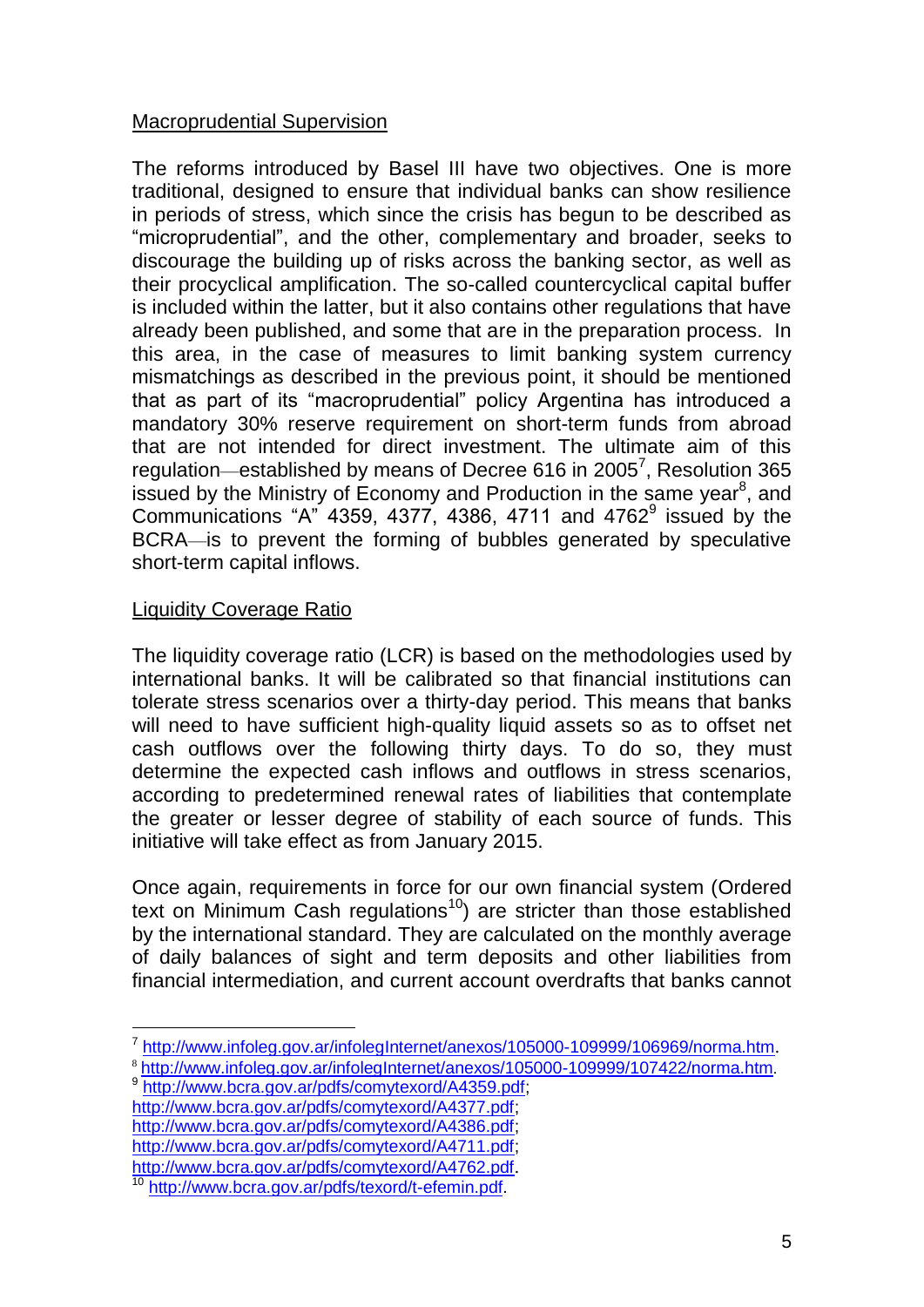suspend at their discretion. Liquidity requirements can reach 20% of liabilities, depending on the type of liability covered and its residual term to maturity. Liquidity reserves must be held in the currency in which the corresponding liabilities are denominated, so as to mitigate pressure on the exchange market during stress periods.

## Net Stable Funding Ratio

The net stable funding ratio (NSFR), on the other hand, will be calibrated on the basis of long-term liquidity and structural mismatching in the composition of sources of funding. The design of the NSFR is based on net liquid assets and liquid capital methodologies used by internationally active banks. Banks should hold sufficient stable sources of funding (net worth and long-term liabilities) to fund the proportion of their assets that they cannot monetize within a term of one year. The NSFR will come into effect as from January 2018.

## Intensive Supervision of Systemically Important Institutions

The FSB and the BCBS are working on the design of an appropriate regulatory framework for global systemically important financial institutions (G-SIFIs). Alternatives being evaluated include setting more demanding capital requirements than those foreseen by Basel III. To do so, there will be a need to agree on a method for the identification of the institutions that would be included within the G-SIFI group, and the volume of additional capital they would need to ensure a greater lossabsorbing capacity.

## **Towards Basel III**

In line with the commitments assumed, the BCRA has been working on the implementation of the terms of Basel III, adapting them to take into account the particular conditions in emerging countries, experience gained from the financial and banking crises suffered by Argentina, the characteristics of our financial system and current legislation.

In May this year the BCRA returned to its preparatory work for the implementation of Basel II. Those stages that had already been fulfilled concerning the disclosure of risk management best practices, review of supervision processes, analysis of areas subject to "national discretion" and the issue of Communications "A" 4793 and "A" 4854 containing the "Guidelines for Operational Risk Management" were supplemented by the issue of Communication "A" 5203 with the "Guidelines for Risk Management in Financial Institutions" and systemic impact tests in relation to the adoption of standardised approaches for the calculation of credit and operational risk capital requirements.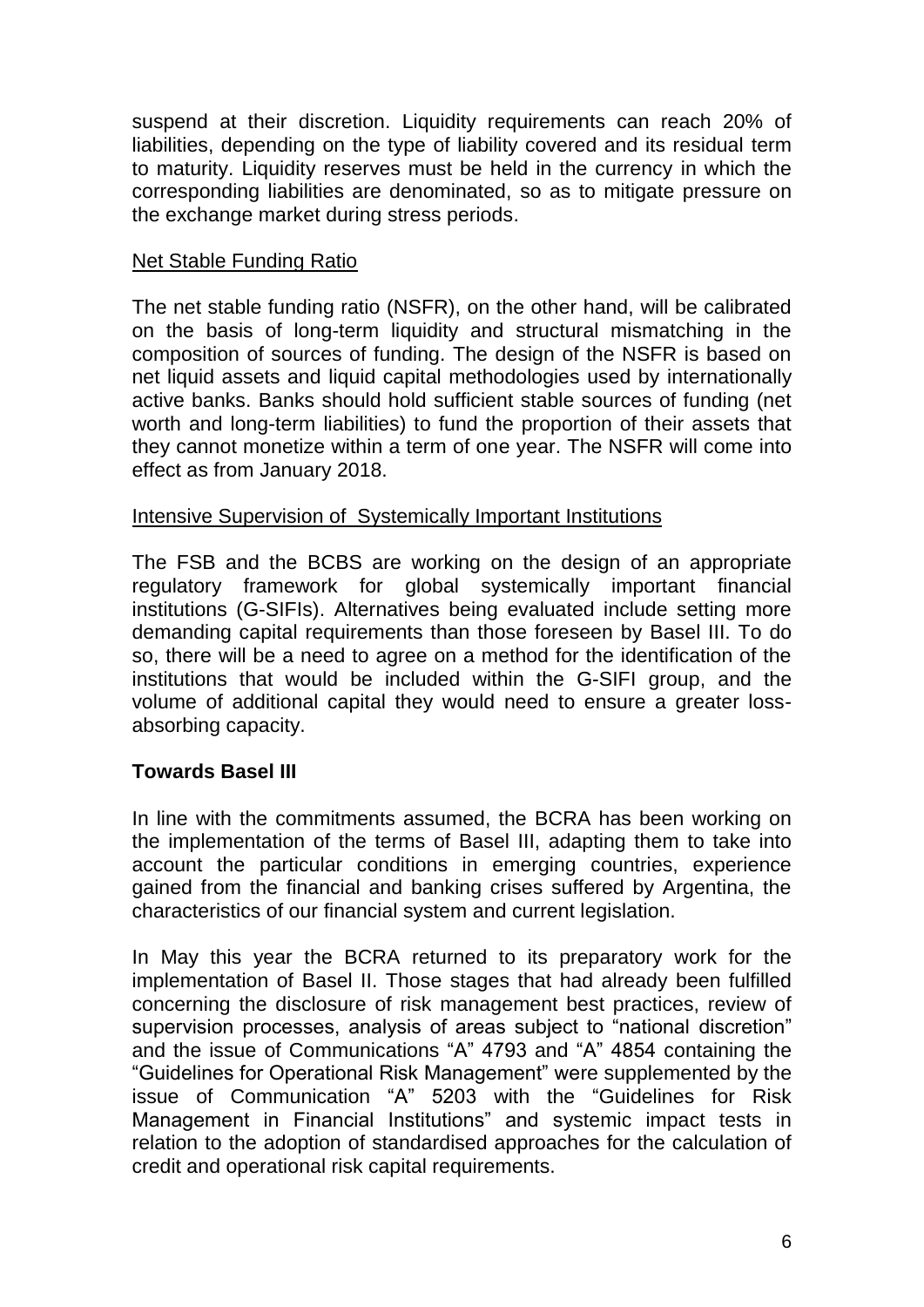As the next stages will require active participation by financial institutions, a schedule is submitted for public consideration that, while not neglecting the current legal framework and the priorities and circumstances of our financial system, will make it possible to introduce the Basel III standards within the periods proposed by the international financial community.

According to the plan outlined by the Board of the BCRA, during the remainder of the year surveys and consultations with financial institutions will be used to adjust the estimated impact from changes to the credit risk requirement. Analysis of the responses will make it possible to select the best solution for the Argentine financial system from the approaches available and the options subject to national discretion.

In the next twelve months, standards will be published for Pillar 1 operational risk and credit risk (except as regards securitisation, which in Argentina is considerably less significant than in developed countries), and a parallel calculation will begin to be made of the requirements, calculated according to both new regulations and current ones. The capital requirement for credit risk derived from securitisations is a new development since Basel I. By means of Communication "A" 2703 and its supplementary regulations, the BCRA has established a system for the setting up of provisions for the various types of security and equity certificates. This provision is based on the loss from expected uncollectability. Adoption of Basel II implies that banks should, in addition, hold reserves to confront unexpected losses. According to the schedule that has been outlined, capital requirements applicable to securitisations will be published at the end of 2012, when parallel calculation of the requirement will begin.

Although information regimes for supervision and disclosure establish wide-ranging and detailed information requirements, adoption of Basel II implies evaluating whether there are additional information requirements. This process has already begun, and will be open to participation by financial institutions during the coming year, with the aim of completing the minimum disclosure requirements under Pillar 3 of Basel II towards the end of 2012.

In addition, during the course of 2012 activities will take place to promote and spread information about the procedures regarding the evaluation of financial institution capital adequacy. Publication of ICAAP standards and SREP pilot tests will take place as from 2013, the year in which implementation of the Basel III will begin to take place, unless the international agenda is modified. These activities will be additional to the observation and supervision of leverage and liquidity that should be carried out during the rest of this year and next year.